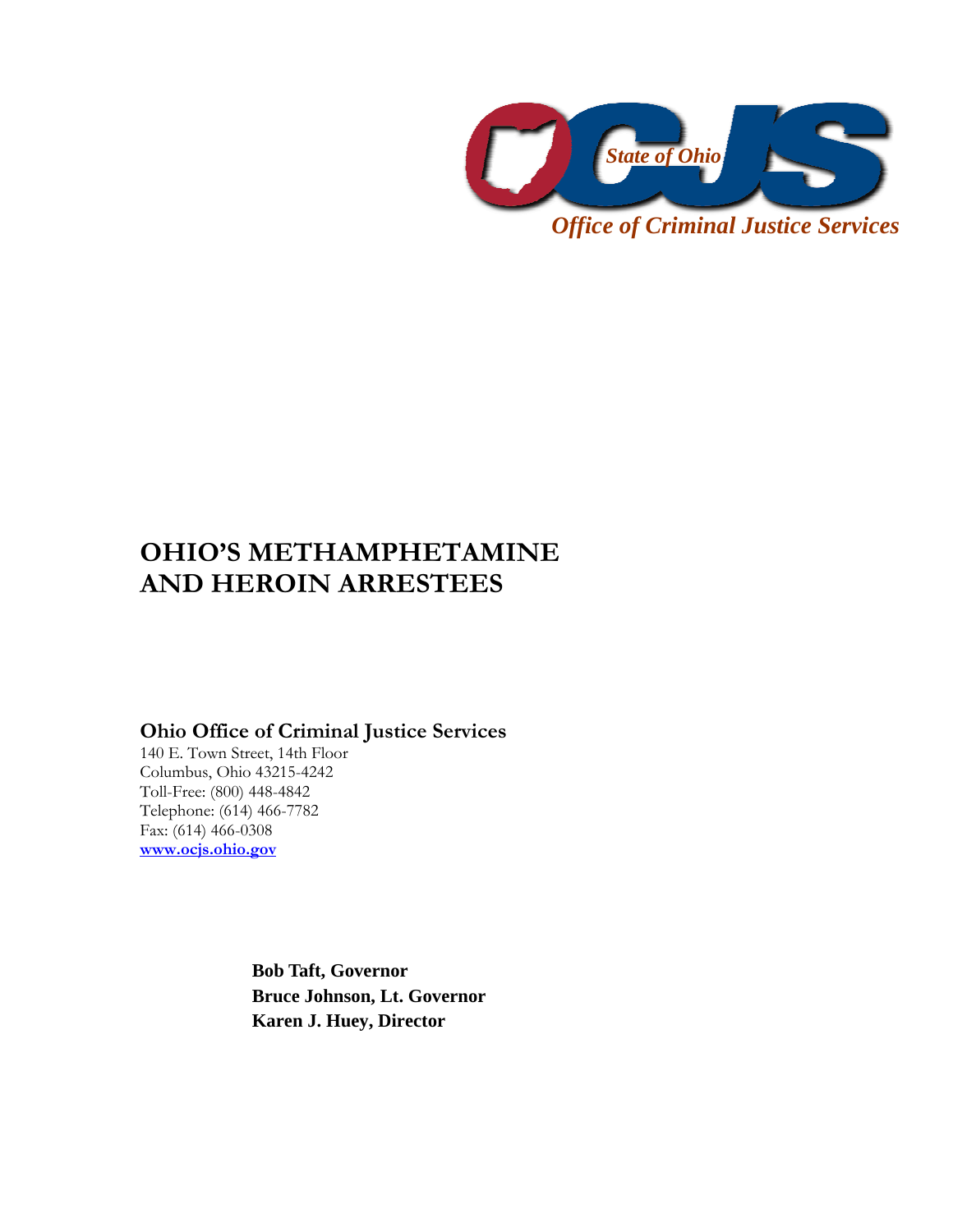## **OHIO'S METHAMPHETAMINE AND HEROIN ARRESTEES**

Data from the Ohio Incident-Based Reporting System (OIBRS) indicates a disturbing increase in methamphetamine and heroin violations. The OIBRS finding is supported by 2001-2003 Ohio Drug Task Force analysis that indicates a substantial increase in amphetamine/methamphetamine violations and a large number of heroin violations. Comparing Task Force reporting statewide for CY 2002 and CY 2003, the number of new investigations for all drugs increased by 42 percent; the number of arrests increased by 66 percent; and the amount of drugs seized approximately doubled for crack/cocaine, heroin, and methamphetamines and increased 3 ½ times for marijuana.

OIBRS data were analyzed to gain a better understanding of the characteristics of Ohio citizens being arrested for these drug-related crimes<sup>1</sup>. The crimes investigated fall into two categories: drug possession (ORC section 2925.11) and drug trafficking (ORC section 2925.03 and 2925.05). Specifically, drug possession and trafficking arrests involving methamphetamine or heroin were examined.

While the methamphetamine and heroin arrests may be on the rise, they still make up a small proportion of all drug arrests. Arrests for cocaine (including crack and other cocoa derivatives) and for cannabis (including marijuana, hashish, and other cannabis derivatives) still make up the bulk of drug arrests. From 2002 to 2004, there were 11,241 cocaine possession or trafficking arrests and 22,380 cannabis possession or trafficking arrests. This report gives a snapshot of methamphetamine and heroin arrests only.

### OHIO DATA

While the number of arrests is comparable for methamphetamine and heroin, analyses of the arrestee composition (single versus multiple arrestees; age, sex, race of arrestee; location of arrestee) do reveal interesting differences between the two for the crimes being studied: possession and trafficking. A discussion regarding the similarities and differences follows.

#### Number of arrests

- From 2002 through 2004, there were 1,383 arrests for possession or trafficking of either methamphetamine or heroin.
	- o Possession was the more frequent crime, making up 88.1 percent of the total of possession and trafficking arrests.
- Methamphetamine and heroin arrests were relatively similar in magnitude.
	- o There were 719 (52.0 percent) heroin-related arrests and 664 (48.0 percent) methamphetamine arrests.
	- o A slightly higher proportion of heroin arrests (12.8 percent) involved trafficking, as compared to methamphetamine (10.8 percent).
- The bulk of drug-related arrests (possession and trafficking) involved a single individual.
	- o Only 21.9 percent of heroin possession arrestees and 24.0 percent of methamphetamine arrestees involved multiple arrestees.
	- o The pattern differs between the two types of drugs in regards to trafficking. One hundred percent of heroin trafficking arrests involved a single person, whereas 70.8 percent of methamphetamine arrests involved a single person.

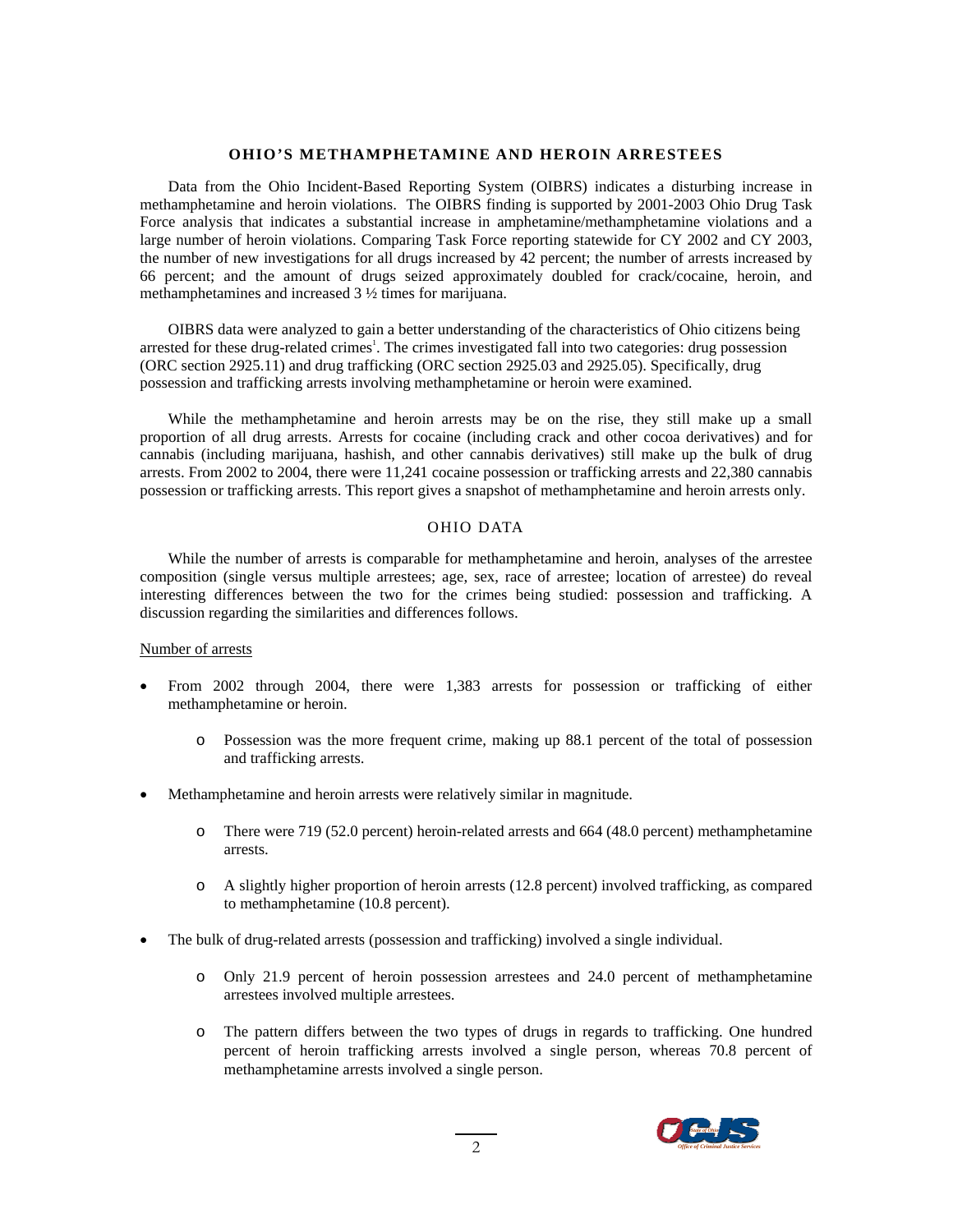#### Arrestee characteristics

- In general, methamphetamine arrestees were slightly younger than their heroin counterparts.
	- o The mean age of arrest for methamphetamine possession was 30 years, whereas the mean age of arrest for heroin possession was 33 years.
	- o The mean age for trafficking arrestees was lower for both drug types, 26 years for methamphetamine trafficking and 32 years for heroin trafficking.
- A greater proportion of heroin arrestees than methamphetamine arrestees fell into the older age range (45+ age range).
	- o More than 18 percent of those arrested for heroin possession fell in this age range, as compared to 9.4 percent of methamphetamine possession arrestees.
	- o Trafficking results showed an even greater disparity between the two, with 16.3 percent of heroin traffickers falling in the 45+ year range as compared to 4.2 percent of methamphetamine traffickers.





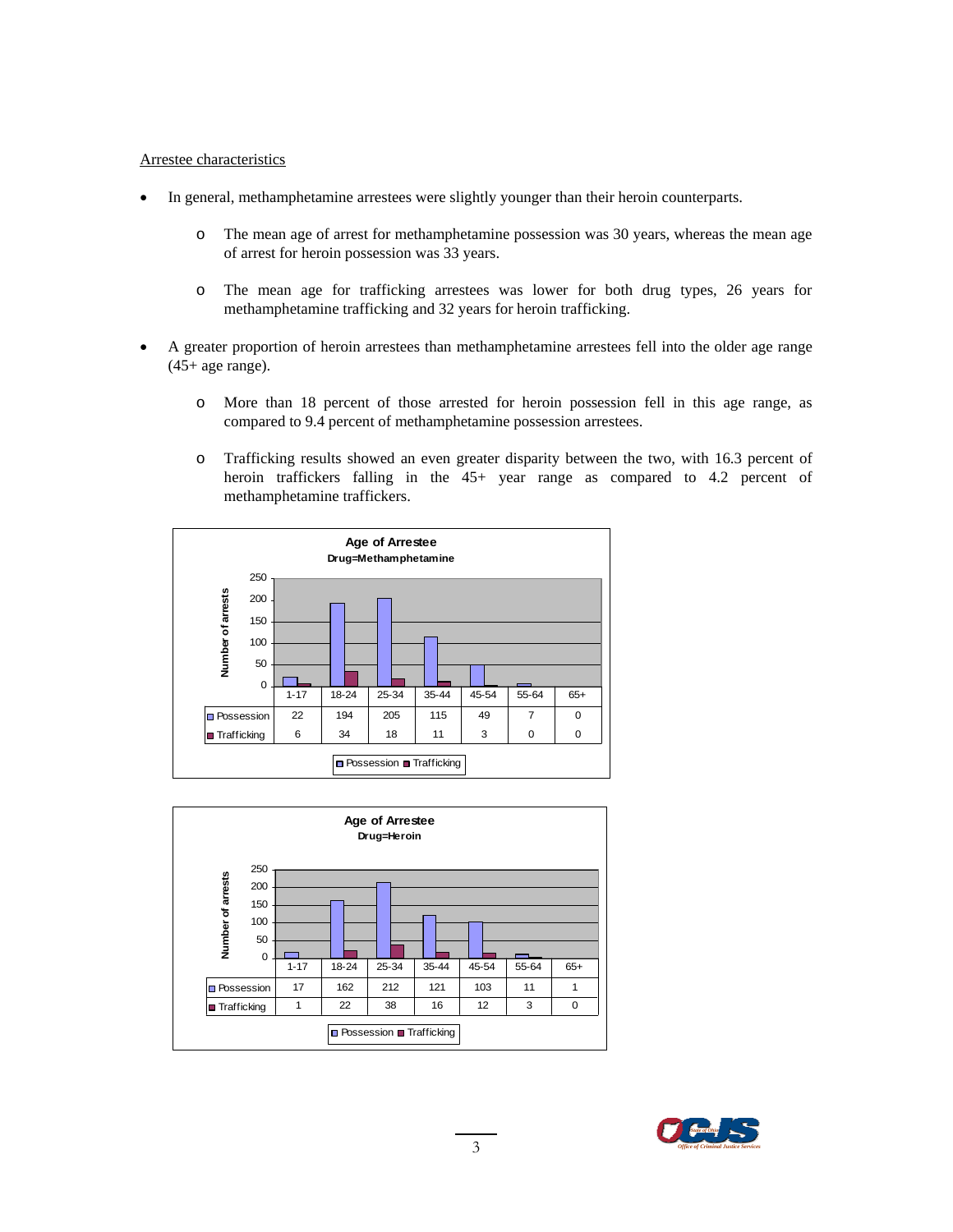- Significantly more males than females were arrested for drug possession and trafficking.
	- o Seventy-seven percent of drug possession arrestees were male, and 82.3 percent of drug trafficking arrestees were male.
- The percentage of females arrested for possession of heroin was identical to the percentage of females arrested for possession of methamphetamine, 23.0 percent. In contrast, the percentage of females arrested for trafficking differed depending on the drug. More than 22 percent of those arrested for methamphetamine trafficking were female, but only 14.1 percent of those arrested for heroin trafficking were female.





- The racial composition of drug possession arrestees differs depending on the drug type.
	- o More than 31 percent of those arrested for heroin possession were Black, compared to 4.0 percent of Blacks arrested for methamphetamine possession.
	- o Likewise, 65.7 percent of heroin possession arrestees were Caucasian, while 94.9 percent of methamphetamine possession arrestees were Caucasian.
- The racial composition of drug trafficking arrestees shows a pattern similar to that of the possession arrestees.

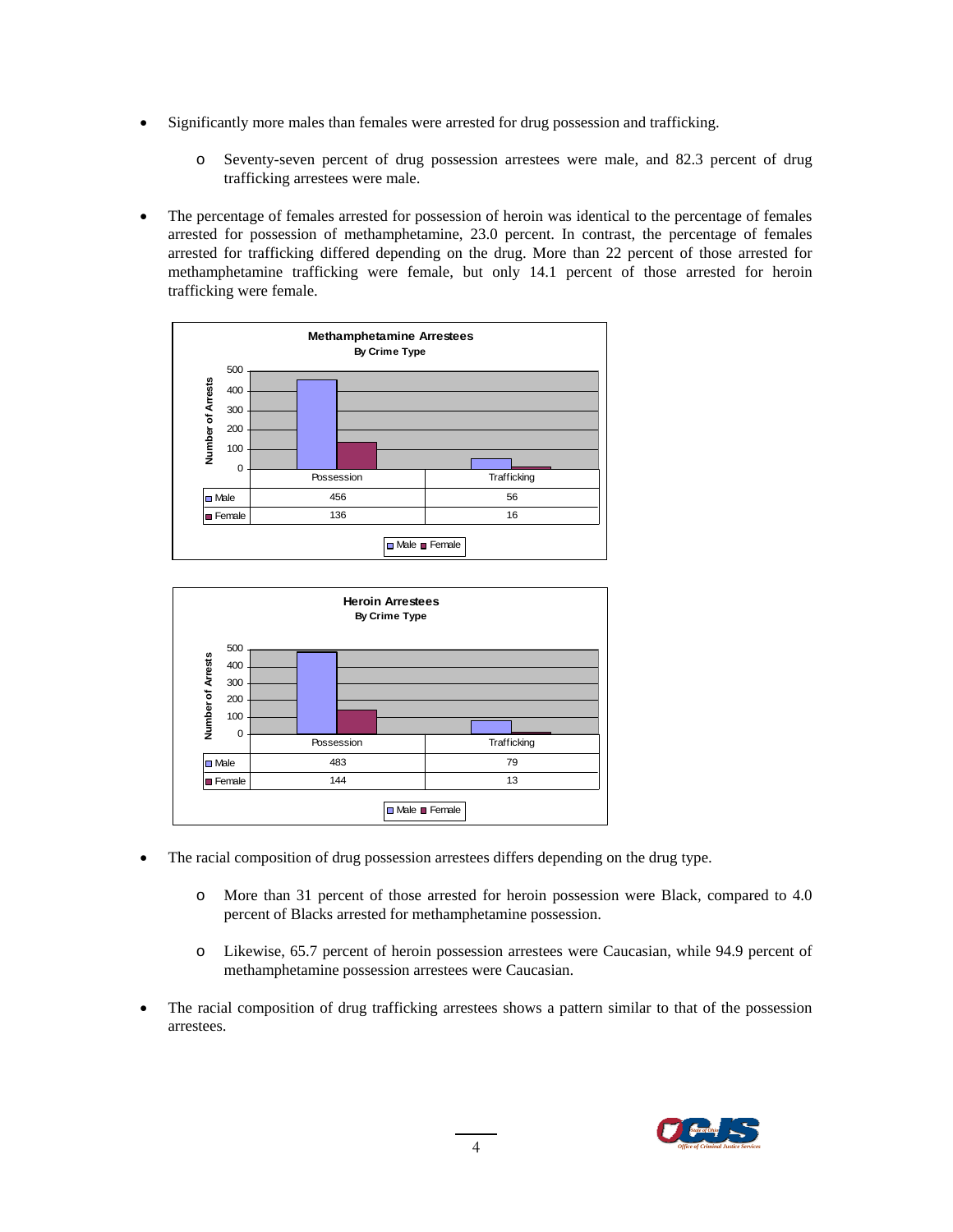- o Fifty-two percent of heroin trafficking arrestees were Caucasian and 28.3 percent were Black. Nearly 20 percent were of "unknown" race.
- o Nearly 92 percent of methamphetamine traffickers were Caucasian, and 8.3 percent were Black.





- Caucasian males dominate the number of arrestees for methamphetamine violations.
	- o Nearly three-fourths (73.0 percent) of methamphetamine possession arrestees and 70.8 percent of methamphetamine trafficking arrestees are Caucasian males.

The percentage of Caucasian male methamphetamine arrestees overall is much higher than Caucasian male heroin arrestees, 72.7 percent and 45.2 percent respectively.

## Geographic location

• Of those jurisdictions who reported OIBRS drug crime to OCJS in 2004, the data revealed that the majority of arrests for heroin and methamphetamine possession and trafficking occurred in